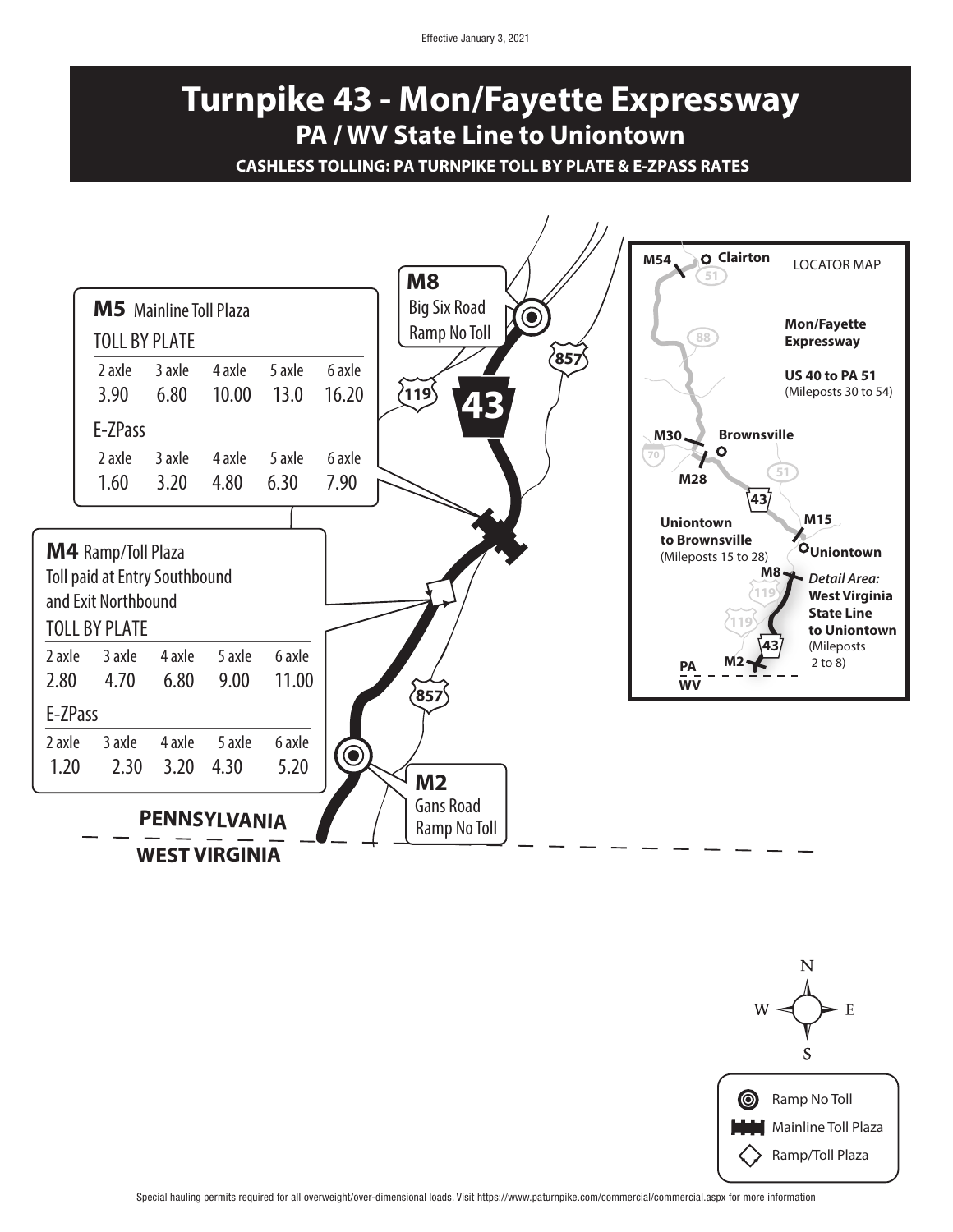

Special hauling permits required for all overweight/over-dimensional loads. Visit https://www.paturnpike.com/commercial/commercial.aspx for more information